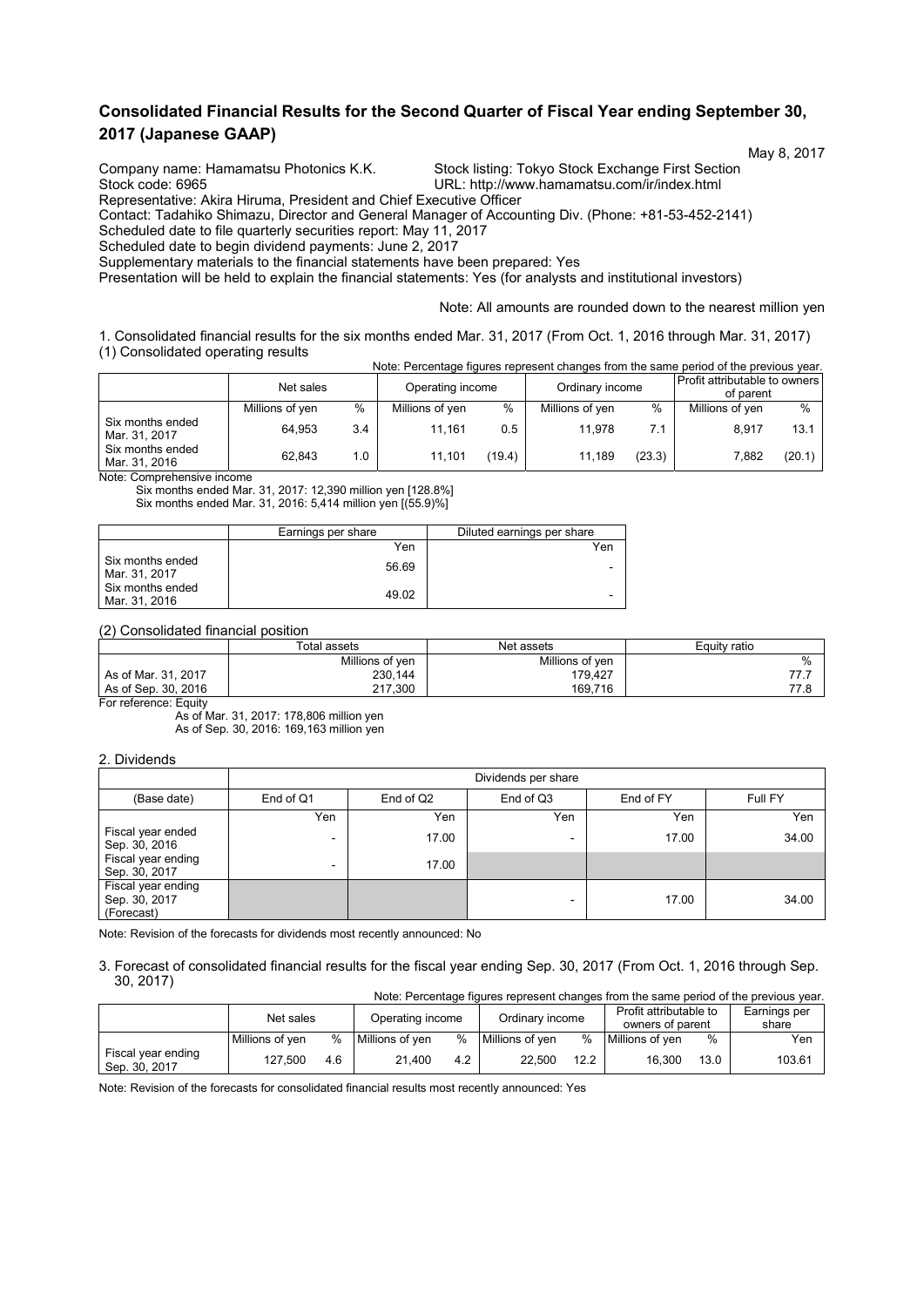#### 4. Others

- (1) Changes in consolidated subsidiaries (Changes in scope of consolidation): None
- (2) Application of special accounting treatment for preparing quarterly consolidated financial statements: Yes
- (3) Changes in accounting principles, changes in accounting estimates, and changes in presentation due to revisions
	- (a) Changes in accounting principles accompanying revisions in accounting standards: None
	- (b) Changes other than those in (a) above: None
	- (c) Changes in accounting estimates: None
	- (d) Changes in presentation due to revisions: None
- (4) Number of shares outstanding
	- (a) Number of shares outstanding at end of period including treasury shares As of Mar. 31, 2017: 167,529,968 shares As of Sep. 30, 2016: 167,529,968 shares
	- (b) Number of treasury shares at end of period As of Mar. 31, 2017: 10,213,814 shares As of Sep. 30, 2016: 10,213,758 shares
	- (c) Average number of shares issued during the period Six months ended Mar. 31, 2017: 157,316,201 shares Six months ended Mar. 31, 2016: 160,786,306 shares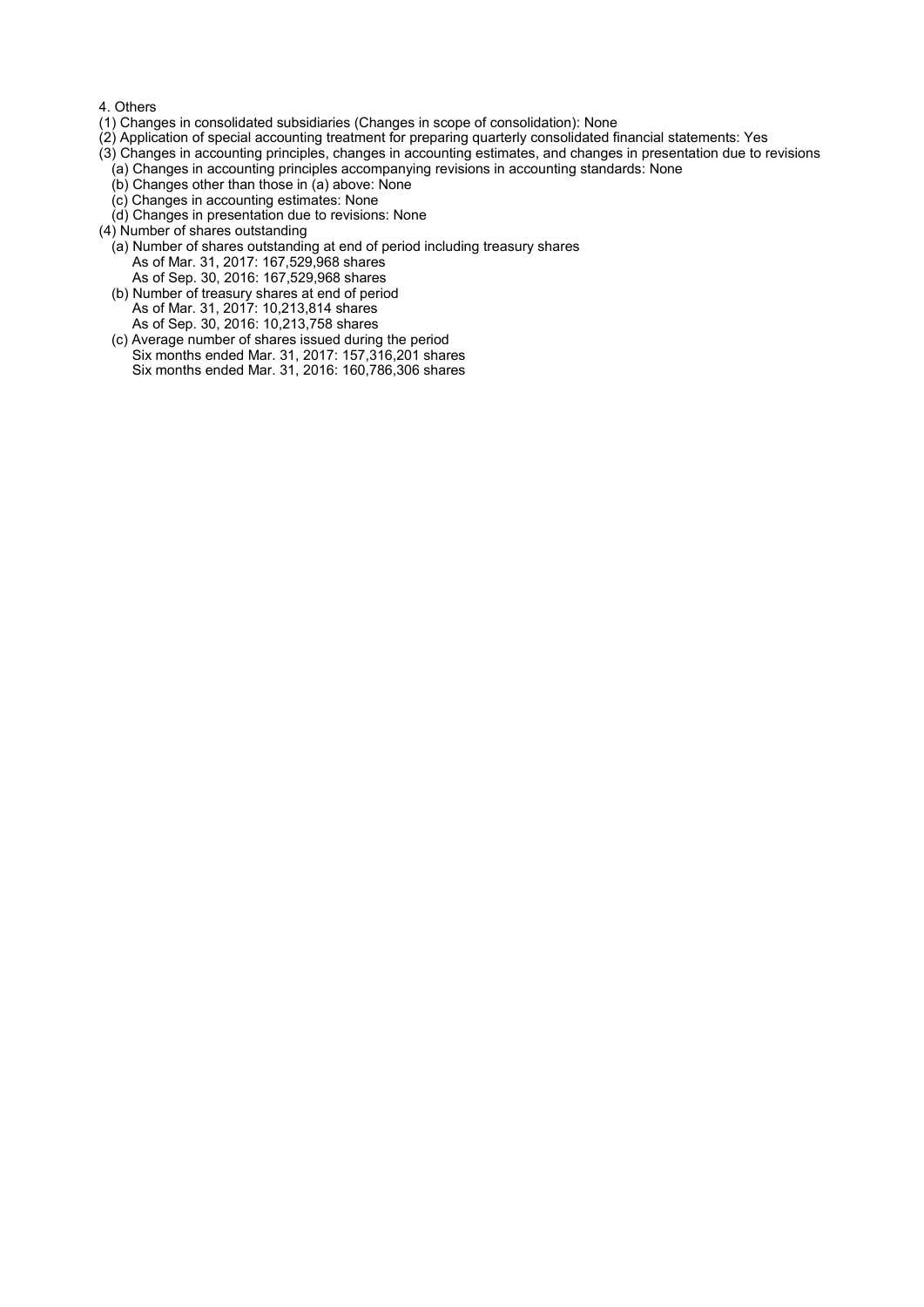# **1. Qualitative Information Related to Consolidated Performance for the Second Quarter of this Fiscal Year**

## **(1) Operating Results**

During the second quarter of this fiscal year (six months ended March 31, 2017), Japan's economy traced a gradual recovery trend as personal consumption remained steady against the backdrop of an improved employment and income environment and the recovery trend in export activity continued. Nevertheless, the future of the economy remained clouded by difficult conditions, including concerns about the political trends in Europe and the United States and uncertain exchange rates.

Given these circumstances, our Group strove to ensure net sales and earnings by pursuing research and development that takes advantage of the Company's proprietary photonics technologies, and continuing proactive capital investment, based on our medium to long-term vision for the future.

As a result, we closed the second quarter with net sales of JPY 64,953 million, up by JPY 2,110 million (3.4%) over one year ago. From an earnings perspective as well, operating income was JPY 11,161 million, up by JPY 60 million (0.5%) compared with one year ago, ordinary income was JPY 11,978 million, up by JPY 789 million (7.1%) from the previous year, and quarterly profit attributable to owners of parent was JPY 8,917 million, up by JPY 1,035 million (13.1%) from the same period one year ago.

Performance by segment is as follows;

### (Electron Tube)

Sales of photomultiplier tubes (PMT) in the medical care sector for nuclear medicine testing applications such as Positron Emission Tomography (PET) were robust due to factors such as increasing upgrade demand at medical institutions. Sales for academic applications such as high-energy physics experiments also increased. However, sales for emission spectrometry that are incorporated into devices for analyzing the components in steel materials decreased. Sales for inspection and monitoring systems such as blood analyzers also declined as a result of exchange rates.

In imaging devices and light sources, sales in the industrial field of microfocus X-ray sources for X-ray nondestructive testing were brisk, primarily in overseas markets, while xenon lamps for semiconductor inspection equipment enjoyed solid sales growth that was driven by brisk semiconductor capital investment in Asia. Sales of UV spot light sources for highly accurate bonding of precision equipment were steady as well. However, sales in the medical field of scintillators for converting X-rays into visible light decreased due to the impact of foreign exchange.

As a result, the Electron Tube business closed the second quarter with net sales of JPY 24,187 million, down by 0.0%, and operating income of JPY 8,367 million, up by 0.8% from the same period one year ago. (Opto-semiconductor)

In opto-semiconductor devices, sales of our core silicon photodiodes remained solid in the medical field, while sales of flat panel sensors, which enjoy an excellent reputation for high performance and superb quality, went up significantly, mainly in Europe, in conjunction with expansion of the dental equipment market. In the industrial field, sales of Photo ICs and LED increased in the FA (Factory Automation) sector for applications such as controls for industrial-use robots and other equipment, and sales of image sensors for semiconductor fabrication and inspection equipment turned in a strong performance as well.

As a result, net sales in the Opto-semiconductor business were JPY 29,881 million, up by 8.9%, and operating income was JPY 8,723 million, up by 8.5% from the same period one year ago.

(Imaging and Measurement Instruments)

In the image processing and measurement systems business, sales of X-ray line sensor cameras rose strongly primarily for food inspection applications, partly due to the launch of new products. Sales of digital camera used in the life sciences sector and biotechnology sector, however, trended lower overseas. In addition, failure analysis systems for semiconductor devices were steady overseas, but domestic sales contracted.

As a result, net sales for the Imaging and Measurement Instruments business were JPY 8,826 million, down by 1.8%, and operating income was JPY 1,919 million, down by 8.5% from the same period one year ago. (Other)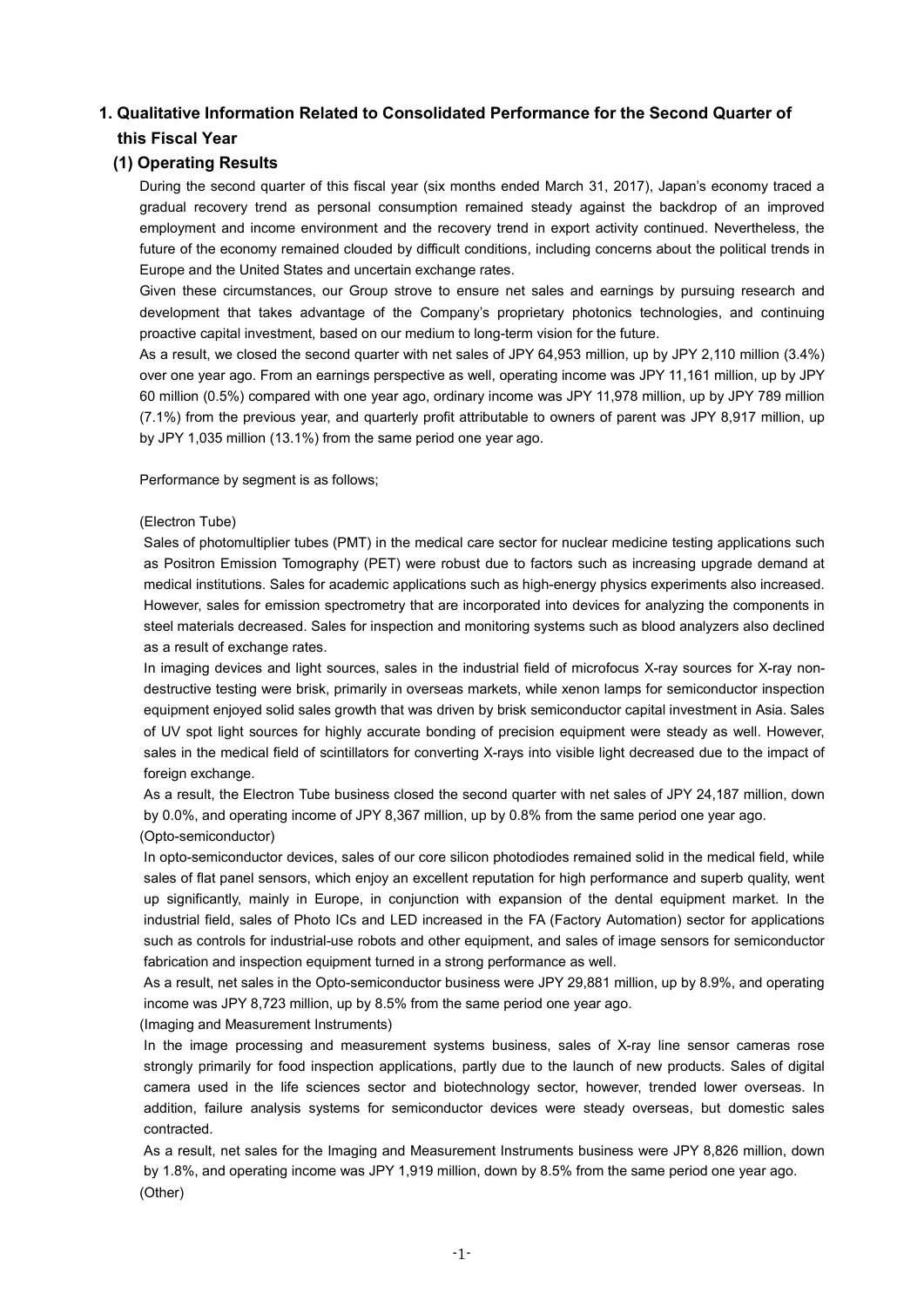Sales from other operations include the semiconductor laser business, hotel operations run by Iwata Grand Hotel Inc., a subsidiary, and business relating to the unique products of Beijing Hamamatsu Photon Techniques Inc., which is also a subsidiary.

Net sales were JPY 2,057 million, down by 7.2%, and operating income was JPY 115 million, down by 54.9% from the same period one year ago.

## **(2) Financial Conditions**

### a. Summary of Assets, Liabilities and Net Assets

Current assets increased by JPY 9,233 million from the end of the previous fiscal year. This mainly reflected an increase in cash and deposits of JPY 8,573 million, and an increase in notes and accounts receivable-trade of JPY 2,413 million, respectively.

Non-current assets increased by JPY 3,609 million from the end of the previous fiscal year. This was mainly from an increase in property, plant and equipment of JPY 2,854 million that resulted from an increase in construction in progress in conjunction with the construction of a new manufacturing plant. Total assets at the end of the second quarter were JPY 230,144 million, up by JPY 12,843 million from the end

of the fiscal year ended September 30, 2016.

Current liabilities increased by JPY 2,968 million from the end of the previous fiscal year. Total current liabilities increased mainly because of an increase in notes and accounts payable-trade of JPY 1,071 million and an increase in income taxes payable of JPY 749 million, respectively.

Non-current liabilities increased by JPY 164 million from the previous fiscal year-end, mainly due to an increase in net defined benefit liability of JPY 155 million.

Total liabilities at the end of the second quarter were JPY 50,717 million, up by JPY 3,133 million from the end of the fiscal year ended September 30, 2016.

Net assets for the second quarter of this fiscal year were JPY 179,427 million, up by JPY 9,710 million from the end of the fiscal year ended September 30, 2016. This mainly reflected an increase in retained earnings of JPY 6,238 million that included the reported profit attributable to owners of parent, and an increase in foreign currency translation adjustment of JPY 3,036 million.

### b. Summary of Cash Flows

At the end of the second quarter, cash and cash equivalents (referred to below as "cash") stood at JPY 62,560 million, up by JPY 8,964 million from the year ended September 30, 2016.

(Cash flows from operating activities)

Cash provided by operating activities during the second quarter totaled JPY 16,023 million. This mainly reflected profit before income taxes and depreciation, and was up by JPY 1,538 million compared with JPY 14,484 million in the same period in the previous fiscal year.

(Cash flows from investing activities)

Cash used in investing activities totaled JPY 6,723 million. This was mainly for purchases of property, plant and equipment, which increased expenditures by JPY 4,991 million compared with cash used in investing activities of JPY 1,731 million in the same period of the previous fiscal year.

(Cash flows from financing activities)

Cash used in financing activities was JPY 2,647 million. This mainly reflected cash used for dividend payments, which together with other changes reduced expenditures by JPY 284 million compared with cash used in financing activities of JPY 2,931 million in the same period of the previous fiscal year.

## **(3) Projection for the year**

Based on factors such as the conditions in markets where we are conducting our businesses and the improvement in operating performance in the most recent quarter, we have made the following revisions to our forecast of consolidated financial results for the fiscal year ending Sep. 30, 2017, which we announced on November 7, 2016.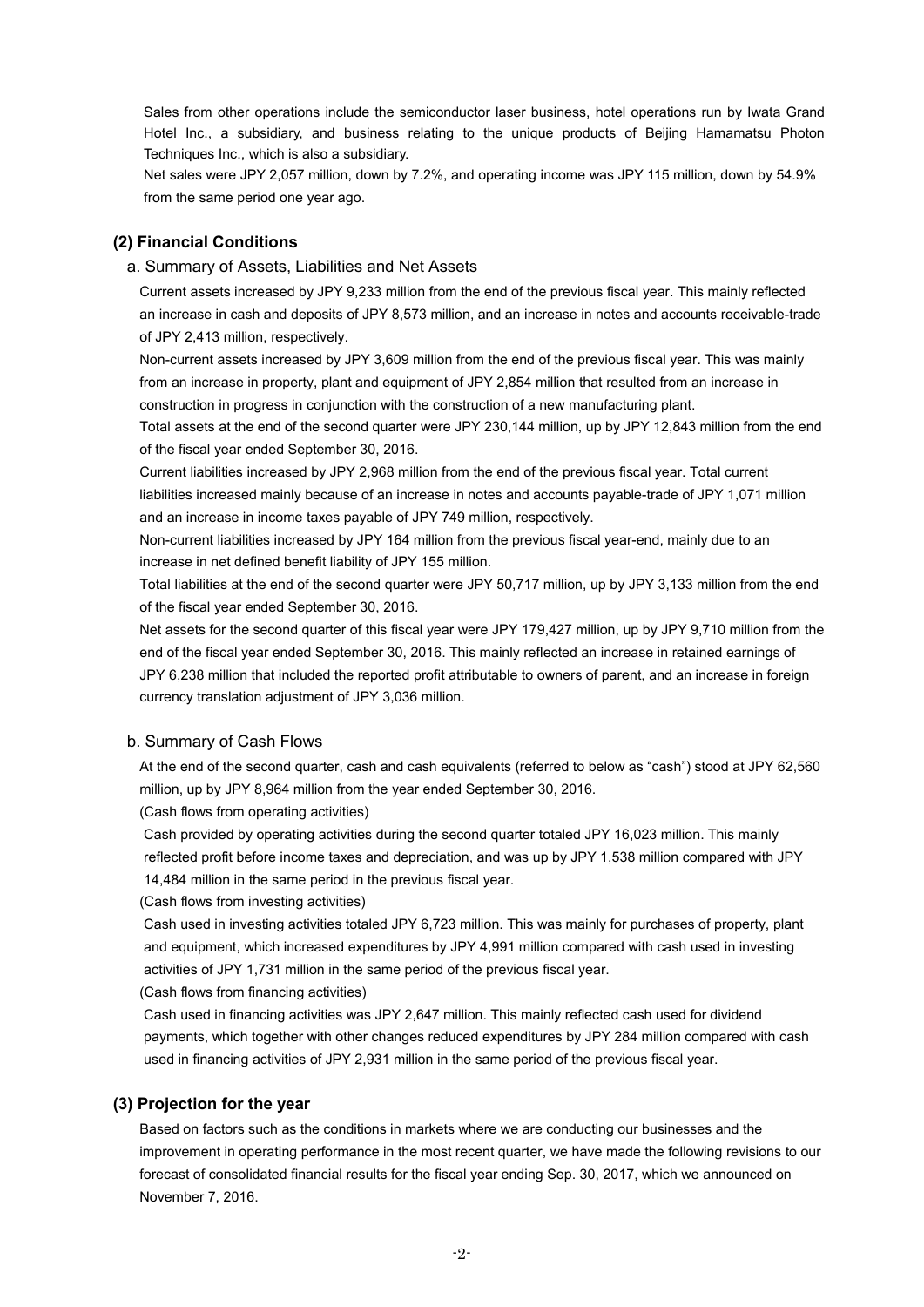We assume the applicable yen/US dollar exchange rate will be JPY 110 and the yen/Euro exchange rate will be JPY 115.

Forecast of Consolidated Financial Results for the fiscal year ending Sep. 30, 2017 (From Oct. 1, 2016 through Sep. 30, 2017)

|                       |           |                     |                    |                                                  | (Millions of Japanese Yen) |
|-----------------------|-----------|---------------------|--------------------|--------------------------------------------------|----------------------------|
|                       | Net sales | Operating<br>income | Ordinary<br>income | Profit<br>attributable to<br>owners of<br>parent | Earnings<br>per share      |
|                       |           |                     |                    |                                                  | (Yen)                      |
| Previous forecast (A) | 122,500   | 19,000              | 19,600             | 14,400                                           | 91.54                      |
| Revised forecast (B)  | 127,500   | 21,400              | 22,500             | 16,300                                           | 103.61                     |
| Change (B-A)          | 5,000     | 2,400               | 2,900              | 1,900                                            |                            |
| Change $(\%)$         | 4.1       | 12.6                | 14.8               | 13.2                                             |                            |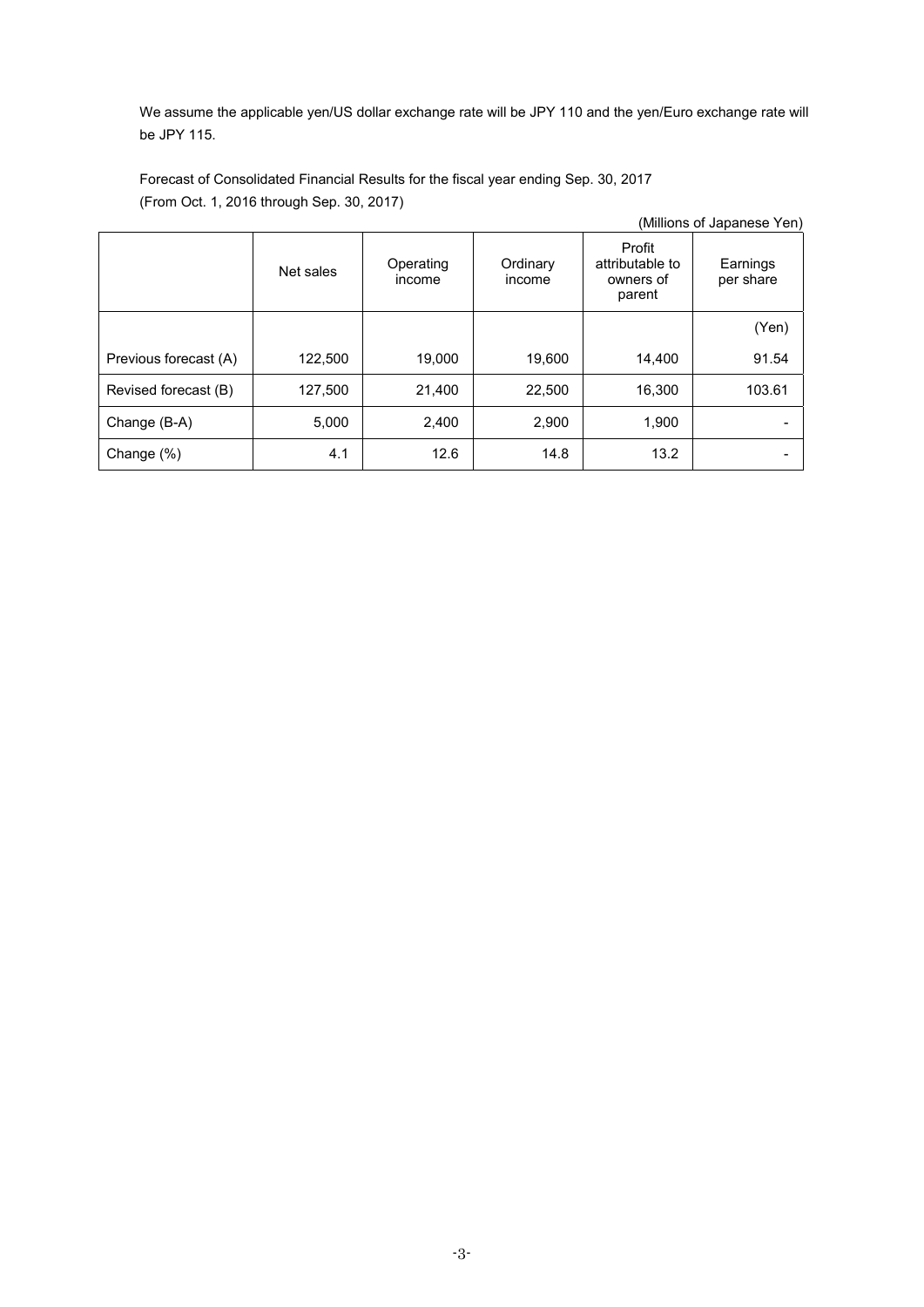Consolidated Balance Sheets

|                                        | As of<br>Sep. 30, 2016 | As of<br>Mar. 31, 2017 |
|----------------------------------------|------------------------|------------------------|
| Assets                                 |                        |                        |
| <b>Current assets</b>                  |                        |                        |
| Cash and deposits                      | 74,503                 | 83,076                 |
| Notes and accounts receivable - trade  | 27,916                 | 30,330                 |
| Securities                             | 1,000                  |                        |
| Merchandise and finished goods         | 7,554                  | 8,553                  |
| Work in process                        | 16,248                 | 15,298                 |
| Raw materials and supplies             | 6,241                  | 6,220                  |
| Other                                  | 7,232                  | 6,490                  |
| Allowance for doubtful accounts        | (188)                  | (226)                  |
| <b>Total current assets</b>            | 140,508                | 149,742                |
| Non-current assets                     |                        |                        |
| Property, plant and equipment          |                        |                        |
| Buildings and structures, net          | 29,231                 | 29,468                 |
| Machinery, equipment and vehicles, net | 10,070                 | 10,344                 |
| Tools, furniture and fixtures, net     | 3,762                  | 4,204                  |
| Land                                   | 16,406                 | 16,447                 |
| Leased assets, net                     | 195                    | 189                    |
| Construction in progress               | 4,625                  | 6,491                  |
| Total property, plant and equipment    | 64,292                 | 67,146                 |
| Intangible assets                      | 1,463                  | 1,722                  |
| Investments and other assets           |                        |                        |
| Investment securities                  | 2,446                  | 2,899                  |
| Deferred tax assets                    | 6,638                  | 6,519                  |
| Other                                  | 1,970                  | 2,133                  |
| Allowance for doubtful accounts        | (19)                   | (19)                   |
| Total investments and other assets     | 11,036                 | 11,532                 |
| Total non-current assets               | 76,792                 | 80,401                 |
| <b>Total assets</b>                    | 217,300                | 230,144                |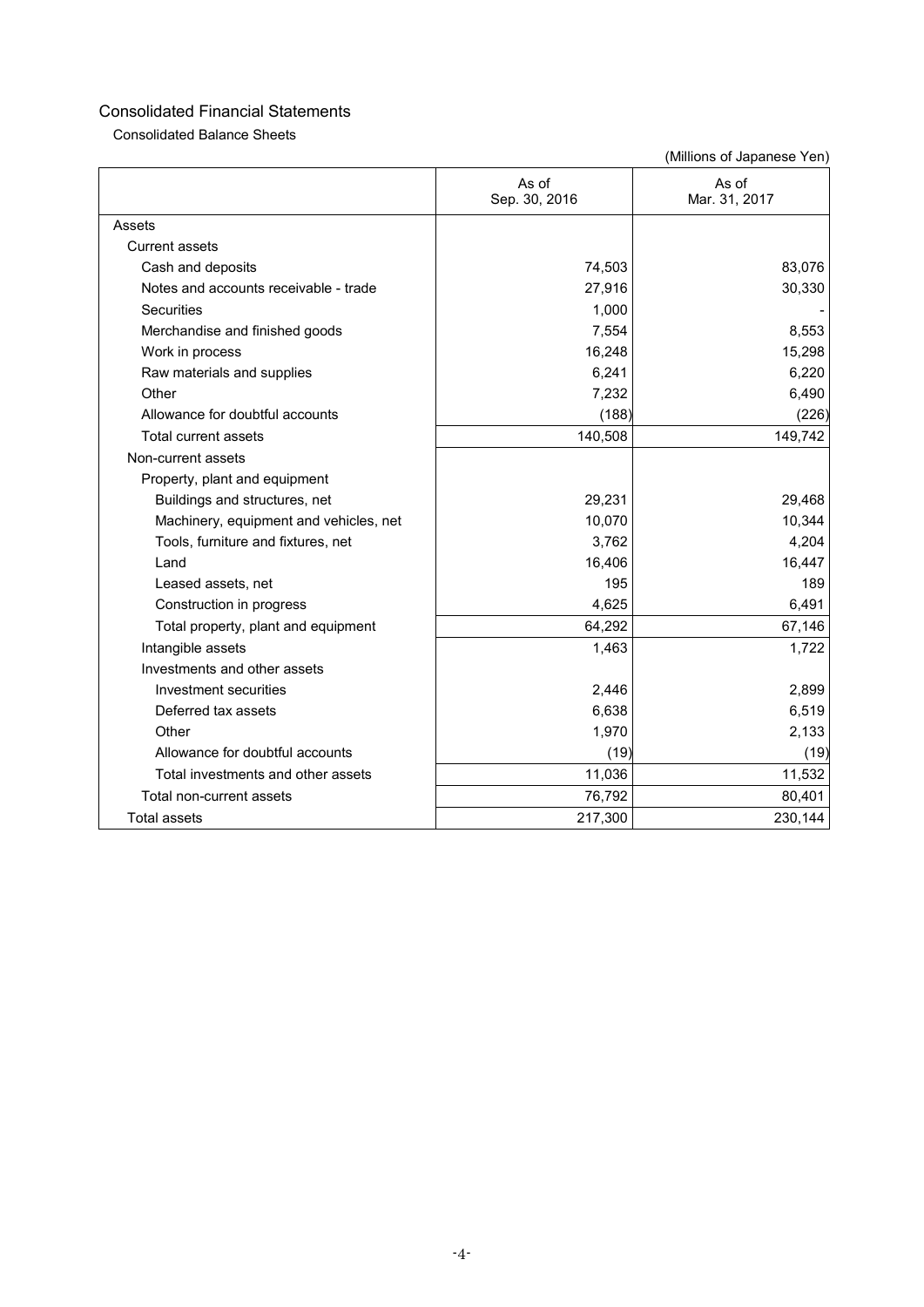Consolidated Balance Sheets

|                                                 | As of<br>Sep. 30, 2016 | As of<br>Mar. 31, 2017 |
|-------------------------------------------------|------------------------|------------------------|
| Liabilities                                     |                        |                        |
| <b>Current liabilities</b>                      |                        |                        |
| Notes and accounts payable - trade              | 4,580                  | 5,651                  |
| Electronically recorded obligations - operating | 8,880                  | 9,657                  |
| Short-term loans payable                        | 2,183                  | 2,455                  |
| Current portion of long-term loans payable      | 218                    | 210                    |
| Income taxes payable                            | 2,019                  | 2,768                  |
| Provision for bonuses                           | 3,613                  | 3,633                  |
| Other                                           | 10,380                 | 10,469                 |
| <b>Total current liabilities</b>                | 31,876                 | 34,845                 |
| Non-current liabilities                         |                        |                        |
| Long-term loans payable                         | 6,844                  | 6,757                  |
| Net defined benefit liability                   | 7,118                  | 7,274                  |
| Other                                           | 1,743                  | 1,840                  |
| Total non-current liabilities                   | 15,707                 | 15,871                 |
| <b>Total liabilities</b>                        | 47,583                 | 50,717                 |
| Net assets                                      |                        |                        |
| Shareholders' equity                            |                        |                        |
| Capital stock                                   | 34,928                 | 34,928                 |
| Capital surplus                                 | 34,672                 | 34,672                 |
| Retained earnings                               | 119,259                | 125,497                |
| Treasury shares                                 | (16, 059)              | (16, 059)              |
| Total shareholders' equity                      | 172,800                | 179,039                |
| Accumulated other comprehensive income          |                        |                        |
| Valuation difference on available-for-sale      | 455                    | 752                    |
| securities                                      |                        |                        |
| Foreign currency translation adjustment         | (2,921)                | 115                    |
| Remeasurements of defined benefit plans         | (1, 170)               | (1, 100)               |
| Total accumulated other comprehensive           | (3,637)                | (232)                  |
| income                                          |                        |                        |
| Non-controlling interests                       | 553                    | 621                    |
| Total net assets                                | 169,716                | 179,427                |
| Total liabilities and net assets                | 217,300                | 230,144                |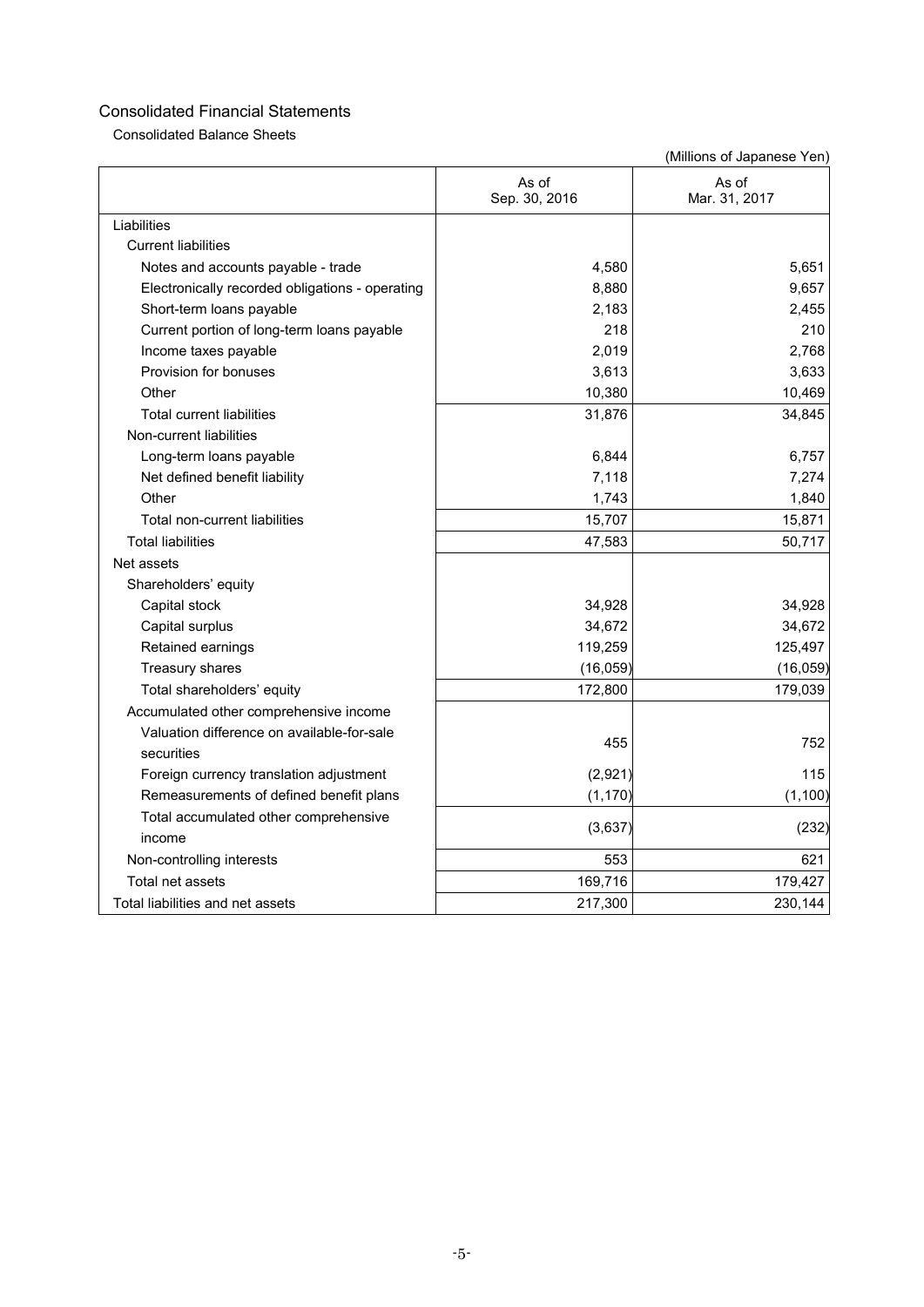Consolidated Statements of Income

|                                                  | Six months ended<br>Mar. 31, 2016 | Six months ended<br>Mar. 31, 2017 |
|--------------------------------------------------|-----------------------------------|-----------------------------------|
| Net sales                                        | 62,843                            | 64,953                            |
| Cost of sales                                    | 30,967                            | 32,915                            |
| Gross profit                                     | 31,875                            | 32,038                            |
| Selling, general and administrative expenses     | 20,774                            | 20,876                            |
| Operating income                                 | 11,101                            | 11,161                            |
| Non-operating income                             |                                   |                                   |
| Interest income                                  | 129                               | 97                                |
| Rent of real estate for investment               | 43                                | 33                                |
| Foreign exchange gains                           |                                   | 527                               |
| Share of profit of entities accounted for using  | 50                                | 55                                |
| equity method                                    |                                   |                                   |
| Other                                            | 206                               | 229                               |
| Total non-operating income                       | 430                               | 943                               |
| Non-operating expenses                           |                                   |                                   |
| Interest expenses                                | 46                                | 57                                |
| Rent expenses on real estates                    | 40                                | 38                                |
| Foreign exchange losses                          | 235                               |                                   |
| Other                                            | 18                                | 29                                |
| Total non-operating expenses                     | 341                               | 125                               |
| Ordinary income                                  | 11,189                            | 11,978                            |
| Extraordinary income                             |                                   |                                   |
| Gain on sales of non-current assets              | 27                                | 11                                |
| Subsidy income                                   | 125                               |                                   |
| Gain on sales of investment securities           |                                   | 0                                 |
| Total extraordinary income                       | 153                               | 11                                |
| <b>Extraordinary losses</b>                      |                                   |                                   |
| Loss on sales of non-current assets              | 2                                 | 5                                 |
| Loss on retirement of non-current assets         | 10                                | 29                                |
| Loss on reduction of non-current assets          | 77                                |                                   |
| Total extraordinary losses                       | 89                                | 35                                |
| Profit before income taxes                       | 11,252                            | 11,954                            |
| Income taxes                                     | 3,343                             | 3,001                             |
| Profit                                           | 7,909                             | 8,953                             |
| Profit attributable to non-controlling interests | 26                                | 35                                |
| Profit attributable to owners of parent          | 7,882                             | 8,917                             |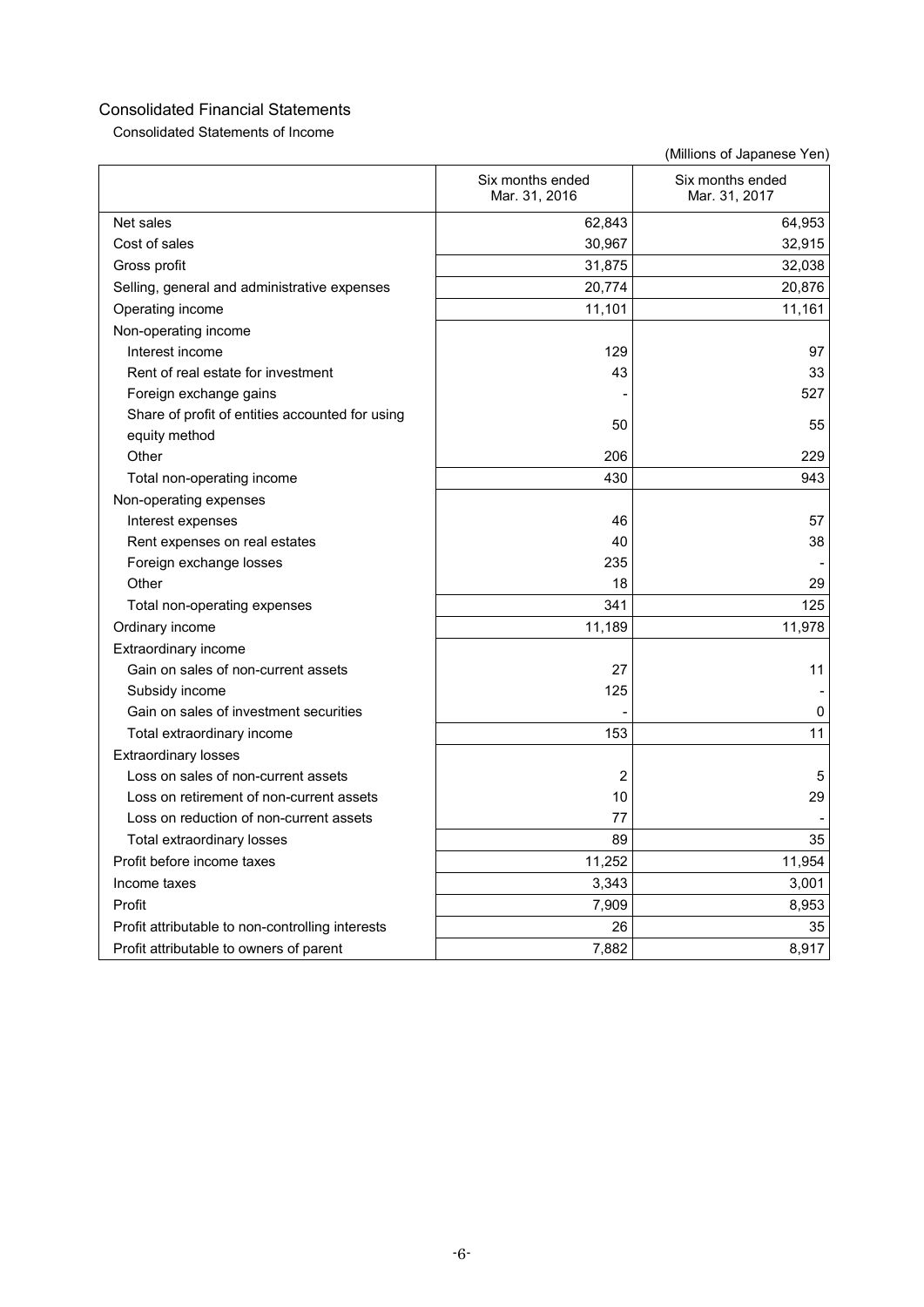Consolidated Statements of Comprehensive Income

|                                                 | Six months ended<br>Mar. 31, 2016 | Six months ended<br>Mar. 31, 2017 |
|-------------------------------------------------|-----------------------------------|-----------------------------------|
| Profit                                          | 7,909                             | 8,953                             |
| Other comprehensive income                      |                                   |                                   |
| Valuation difference on available-for-sale      | (36)                              | 297                               |
| securities                                      |                                   |                                   |
| Foreign currency translation adjustment         | (2,541)                           | 3,038                             |
| Remeasurements of defined benefit plans, net of | 86                                | 70                                |
| tax                                             |                                   |                                   |
| Share of other comprehensive income of entities | (3)                               | 30                                |
| accounted for using equity method               |                                   |                                   |
| Total other comprehensive income                | (2, 494)                          | 3,436                             |
| Comprehensive income                            | 5,414                             | 12,390                            |
| Comprehensive income attributable to            |                                   |                                   |
| Comprehensive income attributable to owners of  | 5,418                             | 12,322                            |
| parent                                          |                                   |                                   |
| Comprehensive income attributable to non-       | (4)                               | 68                                |
| controlling interests                           |                                   |                                   |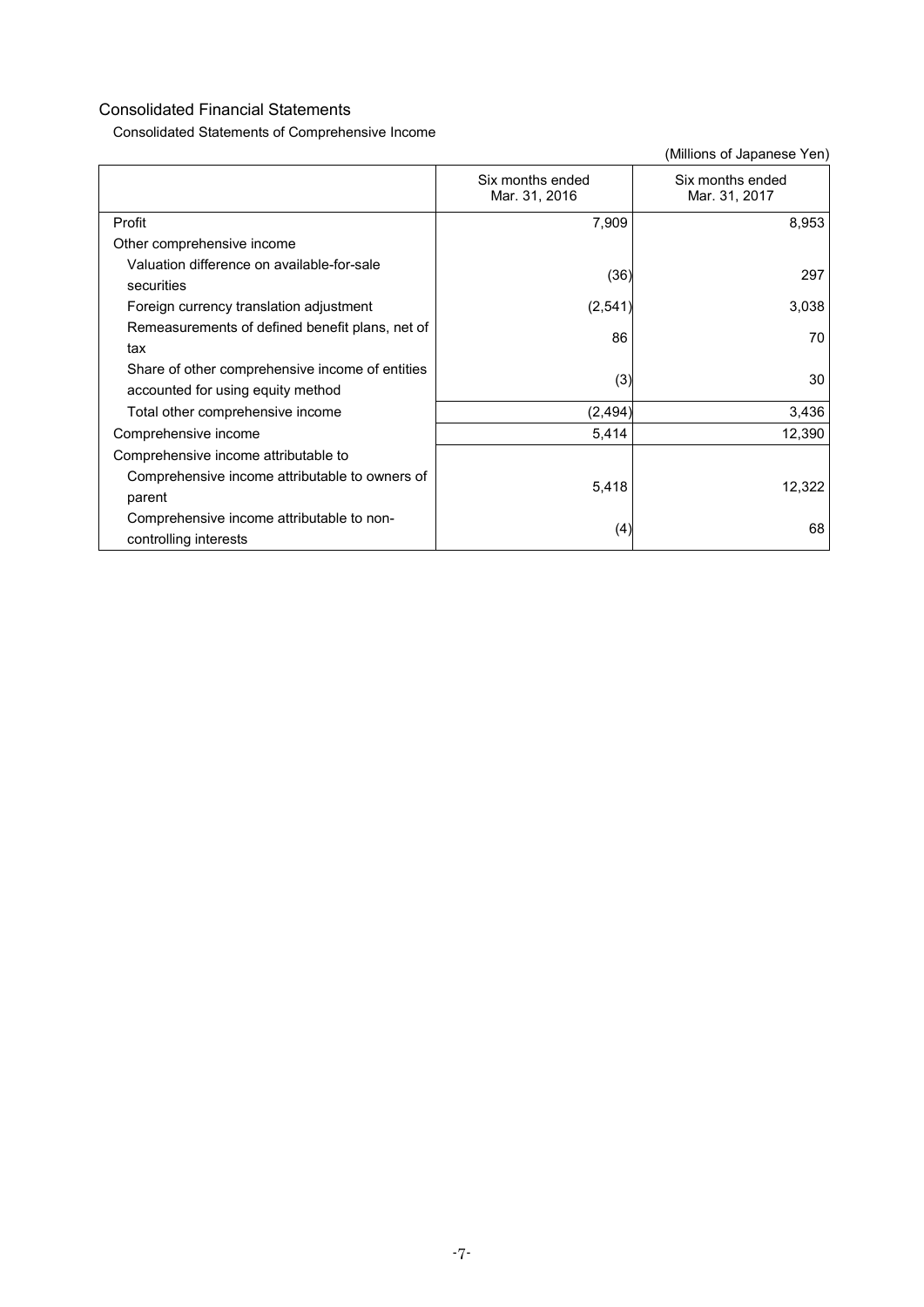Consolidated Statements of Cash Flows

|                                                                         | Six months ended<br>Mar. 31, 2016 | Six months ended<br>Mar. 31, 2017 |
|-------------------------------------------------------------------------|-----------------------------------|-----------------------------------|
| Cash flows from operating activities                                    |                                   |                                   |
| Profit before income taxes                                              | 11,252                            | 11,954                            |
| Depreciation                                                            | 5,057                             | 4,707                             |
| Increase (decrease) in provision for bonuses                            | (90)                              | 5                                 |
| Interest and dividend income                                            | (149)                             | (120)                             |
| Interest expenses                                                       | 46                                | 57                                |
| Share of (profit) loss of entities accounted for<br>using equity method | (50)                              | (55)                              |
| Decrease (increase) in notes and accounts<br>receivable - trade         | (73)                              | (1, 418)                          |
| Decrease (increase) in inventories                                      | (311)                             | 730                               |
| Increase (decrease) in notes and accounts<br>payable - trade            | 589                               | 493                               |
| Other, net                                                              | 1,291                             | 1,567                             |
| Subtotal                                                                | 17,562                            | 17,923                            |
| Interest and dividend income received                                   | 150                               | 117                               |
| Interest expenses paid                                                  | (46)                              | (57)                              |
| Income taxes (paid) refund                                              | (3, 181)                          | (1,960)                           |
| Net cash provided by (used in) operating<br>activities                  | 14,484                            | 16,023                            |
| Cash flows from investing activities                                    |                                   |                                   |
| Net decrease (increase) in time deposits                                | 3,922                             | 521                               |
| Purchase of securities                                                  | (1,000)                           |                                   |
| Proceeds from sales of securities                                       |                                   | 1,000                             |
| Purchase of property, plant and equipment                               | (4, 294)                          | (7,647)                           |
| Other, net                                                              | (360)                             | (598)                             |
| Net cash provided by (used in) investing<br>activities                  | (1,731)                           | (6, 723)                          |
| Cash flows from financing activities                                    |                                   |                                   |
| Net increase (decrease) in short-term loans<br>payable                  | 249                               | 163                               |
| Repayments of long-term loans payable                                   | (87)                              | (96)                              |
| Cash dividends paid                                                     | (3,059)                           | (2,679)                           |
| Other, net                                                              | (34)                              | (34)                              |
| Net cash provided by (used in) financing<br>activities                  | (2,931)                           | (2,647)                           |
| Effect of exchange rate change on cash and cash<br>equivalents          | (1,728)                           | 2,313                             |
| Net increase (decrease) in cash and cash<br>equivalents                 | 8,091                             | 8,964                             |
| Cash and cash equivalents at beginning of period                        | 45,556                            | 53,595                            |
| Cash and cash equivalents at end of period                              | 53,648                            | 62,560                            |